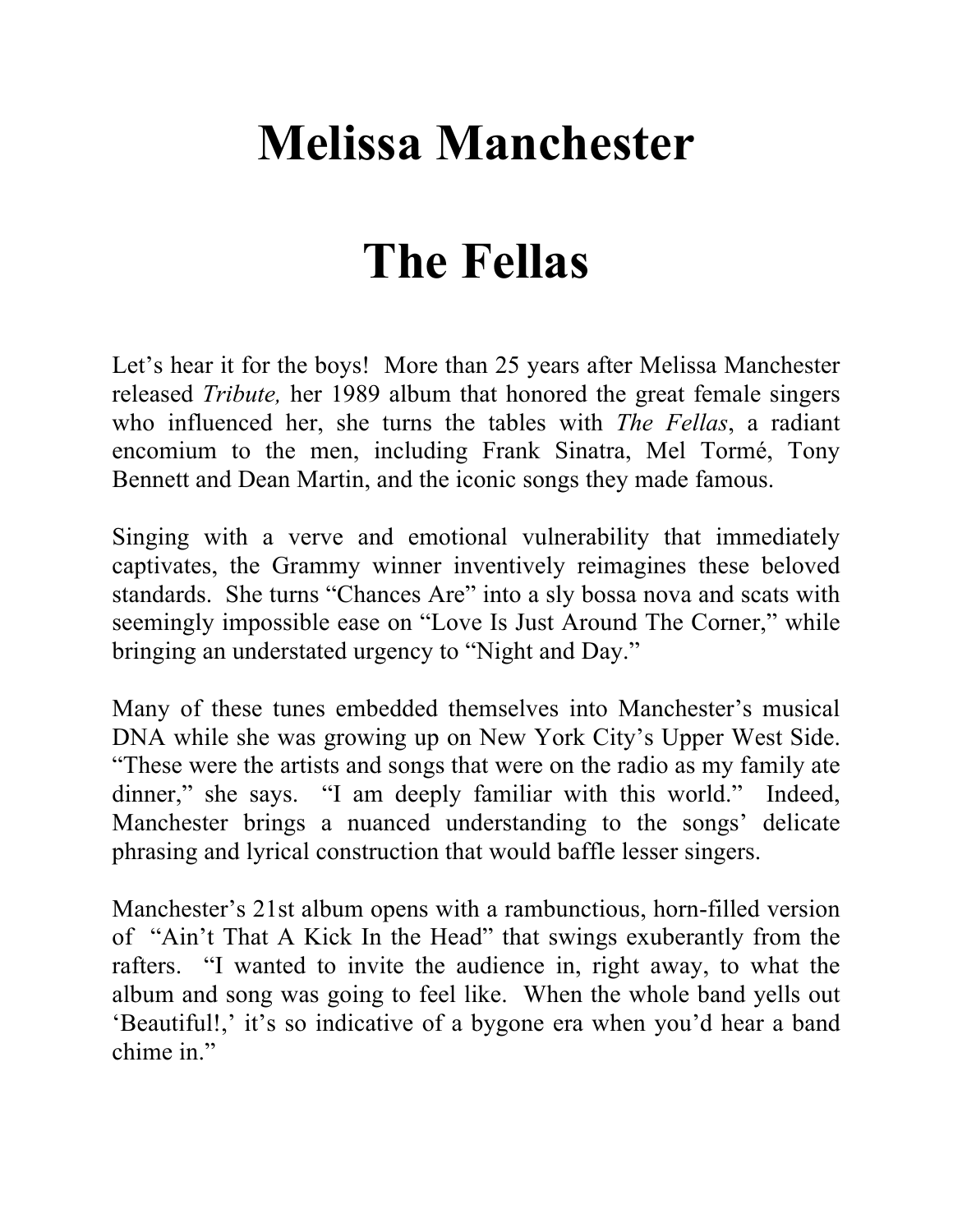"The band" is the 40-piece Blue Note Orchestra, a collection of students, alumni and faculty from Citrus College, the suburban Los Angeles university where Manchester is an honorary artist in residence.

*The Fellas* expands her relationship with The Blue Note Orchestra and her co-producer/Citrus College Dean of Visual and Performing Arts Robert Slack, which launched her 2015 album of originals, *You Gotta Love the Life.* "I've been waiting to create the coda to *Tribute* with the men, and this showed up as a magnificent gift when Bob Slack asked me if I had a project in my mind that could use their orchestra," says Manchester of the crowd-funded album. "It's been so thrilling. The students are trained to be not only pro musicians, but they are given real life lessons," she continues. "They show up ready to be part of an adventure. Their eyes are so bright. It's serious fun."

Arrangers Peter Hume, Terry Wollman, Doug Walter and (Citrus alum) David Catalan created spellbinding orchestrations that pay homage to the originals, while crafting wholly new works of art. For example, Hume's work on "Night and Day" spans Sinatra's many different interpretations of the Cole Porter classic, from the quiet hush of an early rendition to a swinging 1957 take. "We cover decades in that one arrangement," Manchester says.

Though Manchester only met a few of the men she pays homage to (both Mathis and Tormé recorded songs penned by Manchester), she didn't need to know them personally to admire them. "I've loved these people from afar, which is the best way because all you are adoring is their art," she says. "I just wanted to send them this love letter."

Primarily a solo album, Manchester did recruit one very special fella to join her on *The Fellas:* Barry Manilow duets with Manchester on a jubilant "For Me and My Gal," a tribute to Gene Kelly and Judy Garland, who performed the 1942 movie's title track. "Silver screen musicals could have their own album by me," Manchester says. "So much of my life always goes back to Judy Garland. She's always with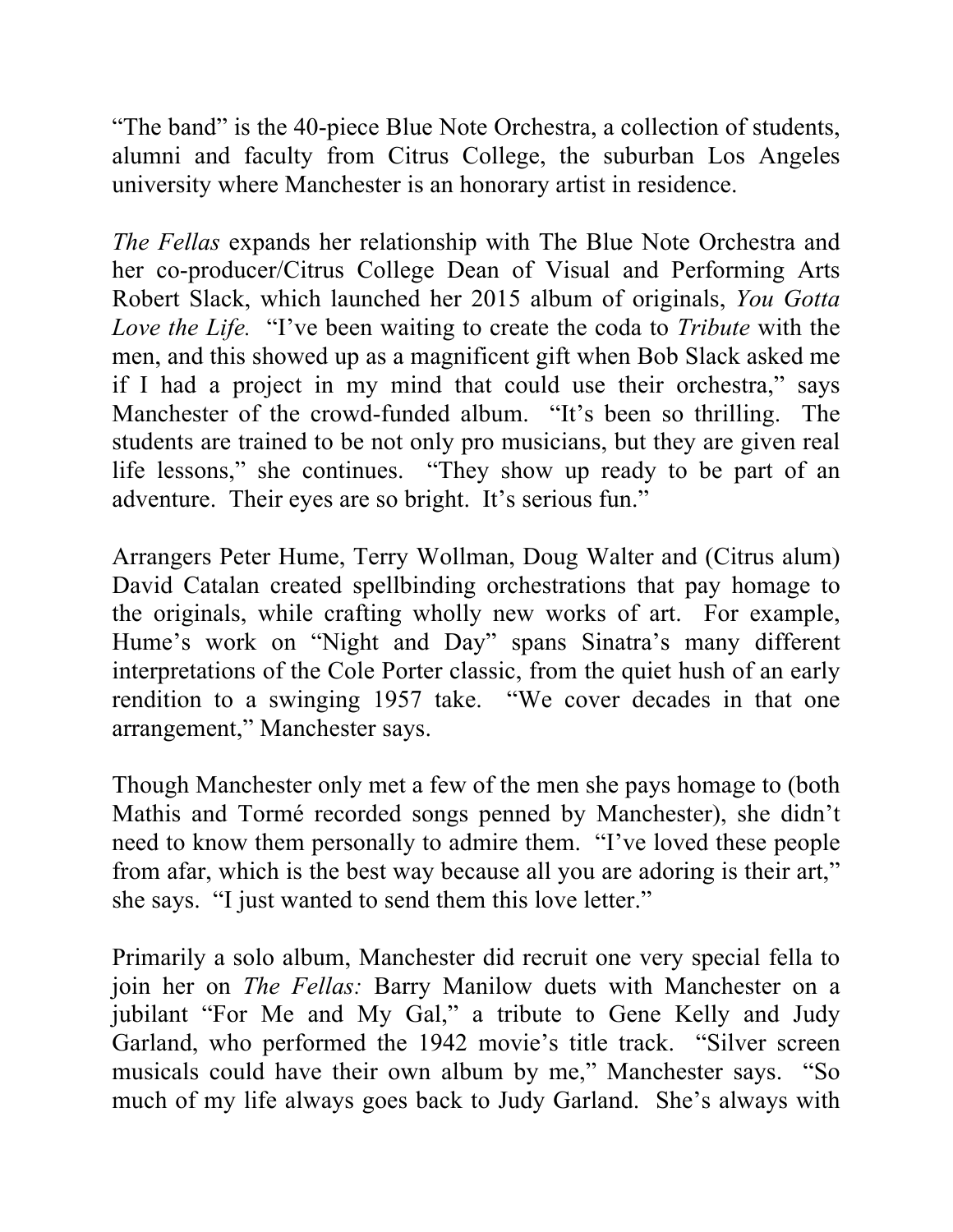me and with Barry." Manilow and Manchester met 40 years ago when they were young jingle singers trying to break into show business. In fact, Manilow was responsible for introducing Manchester to Bette Midler, which led to Manchester's stint as a founding member of Midler's backing singers and dancers, the Harlettes.

Manchester brings her own experience and truth to each song and, though tackling the music of her heroes could be daunting, she was fearless. "A great song is a great song," she says. "These fellas captured a moment in time. What I bring is not a literal homage to what they've done, it's my female energy and appreciation of their male energy. It's like when I sang, 'Over the Rainbow.' How are you going to fill Judy Garland's shoes? You're not. You pray for that space where you take your courage and bravery and walk in your own shoes."

The song that resonates most with Manchester is "Smile," written by Charlie Chaplin. She unerringly pays homage to Nat "King" Cole's heartbreaking interpretation. "The longevity of the song is undeniable, the poignancy of the message is so touching," she says. "As a performer, a woman, a human being, you're so frequently on the stage and people don't know what's going on in your life, yet you smile and keep going."

Like many of the men she salutes on *The Fellas,* Manchester's career is remarkable not only for its longevity and accomplishments, but for its versatility. Following her time as a Harlette, Manchester's tremendously successful solo career brought her critical and commercial acclaim. The "Midnight Blue" singer received her first Grammy nomination for Best Pop Female Vocal Performance in 1979 for the Peter Allen/Carole Bayer Sager-penned "Don't Cry Out Loud," winning the Grammy in that category four years later for "You Should Hear How She Talks About You." Manchester has also had her songs recorded by Barbra Streisand, Roberta Flack, Dusty Springfield, Alison Krauss, Kenny Loggins and many others. Two songs she performed, "Through The Eyes Of Love" and "The Promise," were nominated for Oscars in the same year. She has written tunes for several other films including *The*